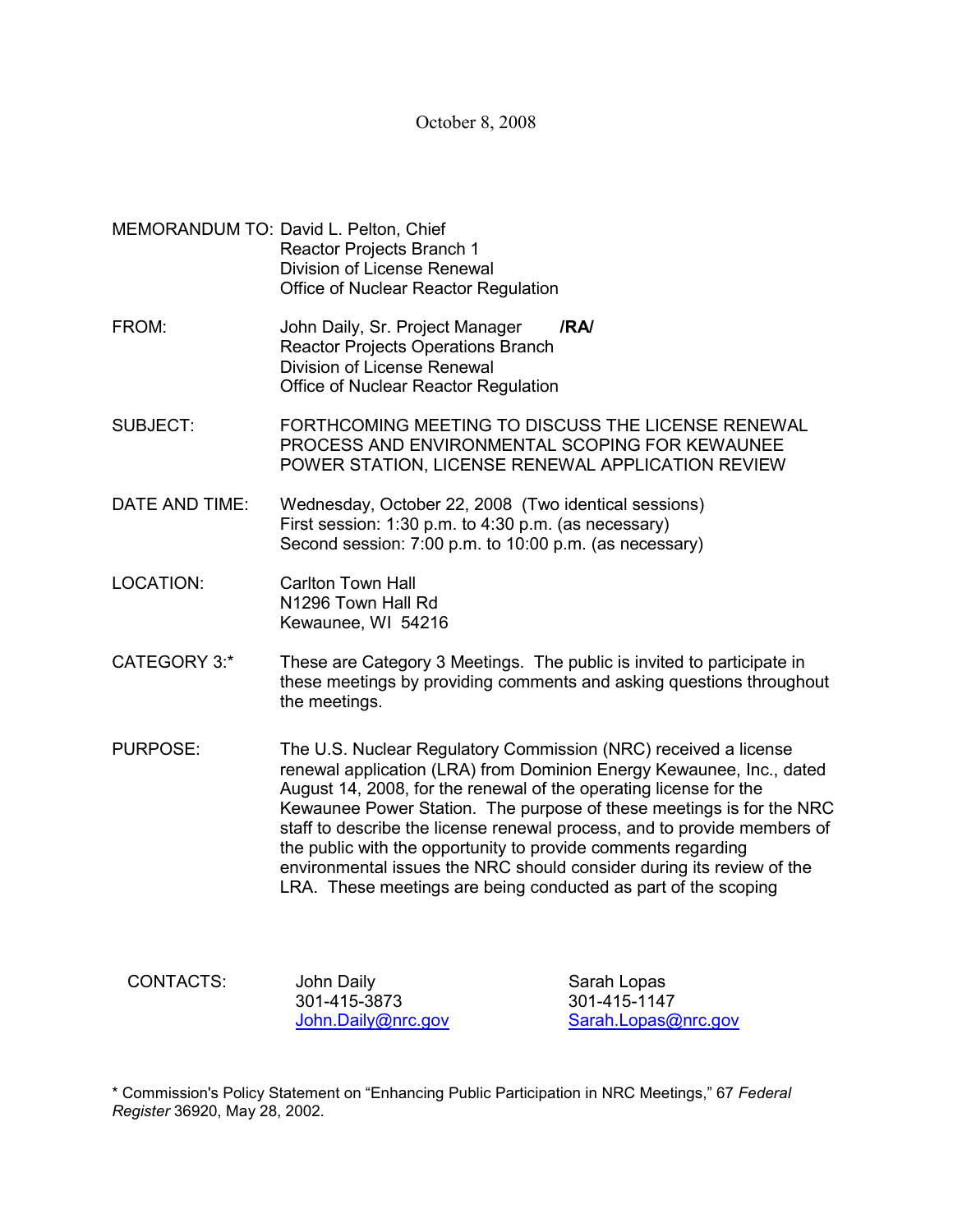process outlined in Title 10 of the *Code of Federal Regulations* (10 CFR Part 51) to support development of an environmental impact statement related to the LRA. See the enclosed Agenda and *Federal Register* notice. The LRA is available at http://www.nrc.gov/reactors/operating/licensing/renewal/applications/ke waunee.html and on the NRC's publicly available Agencywide Document Access Management System (ADAMS) using ADAMS Accession Number ML082341042.

These meetings will be preceded by an informal "open house" beginning one hour prior to the meetings. The open house will provide members of the public with an opportunity to talk informally with NRC staff. Members of the public may register to present oral comments at the meetings by contacting Ms. Lopas, at 800-368-5642, ext. 1147, or by e-mail at Sarah.Lopas@nrc.gov by October 17, 2008. Those who wish to make comments may also register within 15 minutes of the start of each meeting. Individual oral comments may be limited by the time available, depending on the number of persons who register.

- ACCOMMODATIONS: If special equipment or accommodations are needed to attend or present information at the public meeting, then the contact indicated above will need to be notified no later than five days prior to the meeting, to provide the NRC staff adequate notice to determine whether the request can be accommodated.
- PARTICIPANTS: Participants from the NRC include members of the Office of Nuclear Reactor Regulation (NRR).
	- NRC / NRR D. Pelton J. Daily S. Lopas
	- L. Rakovan

Docket No. 50-305

Enclosures: As stated

cc w/encls: See next page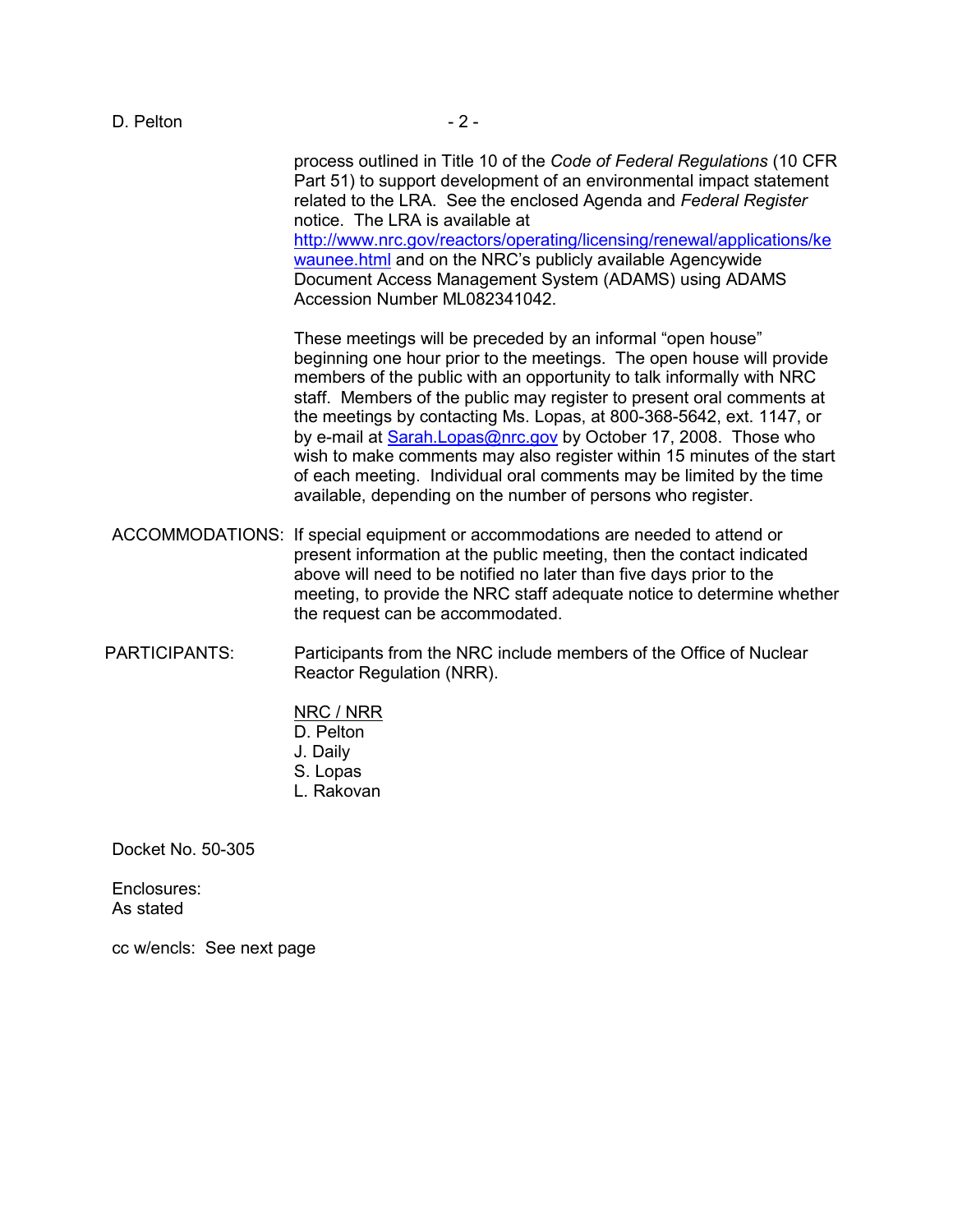process outlined in Title 10 of the *Code of Federal Regulations* (10 CFR Part 51) to support development of an environmental impact statement related to the LRA. See the enclosed Agenda and *Federal Register* notice. The LRA is available at http://www.nrc.gov/reactors/operating/licensing/renewal/applications/ke waunee.html and on the NRC's publicly available Agencywide Document Access Management System (ADAMS) using ADAMS Accession Number ML082341042.

These meetings will be preceded by an informal "open house" beginning one hour prior to the meetings. The open house will provide members of the public with an opportunity to talk informally with NRC staff. Members of the public may register to present oral comments at the meetings by contacting Ms. Lopas, at 800-368-5642, ext. 1147, or by e-mail at Sarah.Lopas@nrc.gov by October 17, 2008. Those who wish to make comments may also register within 15 minutes of the start of each meeting. Individual oral comments may be limited by the time available, depending on the number of persons who register.

- ACCOMMODATIONS: If special equipment or accommodations are needed to attend or present information at the public meeting, then the contact indicated above will need to be notified no later than five days prior to the meeting, to provide the NRC staff adequate notice to determine whether the request can be accommodated.
- PARTICIPANTS: Participants from the NRC include members of the Office of Nuclear Reactor Regulation (NRR).
	- NRC / NRR
	- D. Pelton
	- J. Daily
	- S. Lopas
	- L. Rakovan

Docket No. 50-305 Enclosures:

As stated cc w/encls: See next page

### DISTRIBUTION: See next page ADAMS Accession No: **ML082750112**

| OFFICE   | LA:DLR       | PM:RPB1:DLR | PM:RPB1:DLR | BC:RLRA:DLR    |
|----------|--------------|-------------|-------------|----------------|
| NAME     | <b>IKing</b> | JDailv      | SLopas      | <b>DPelton</b> |
| II DATE. | 10/7/08      | 10/08/08    | 10/07/08    | 10/08/08       |

OFFICIAL RECORD COPY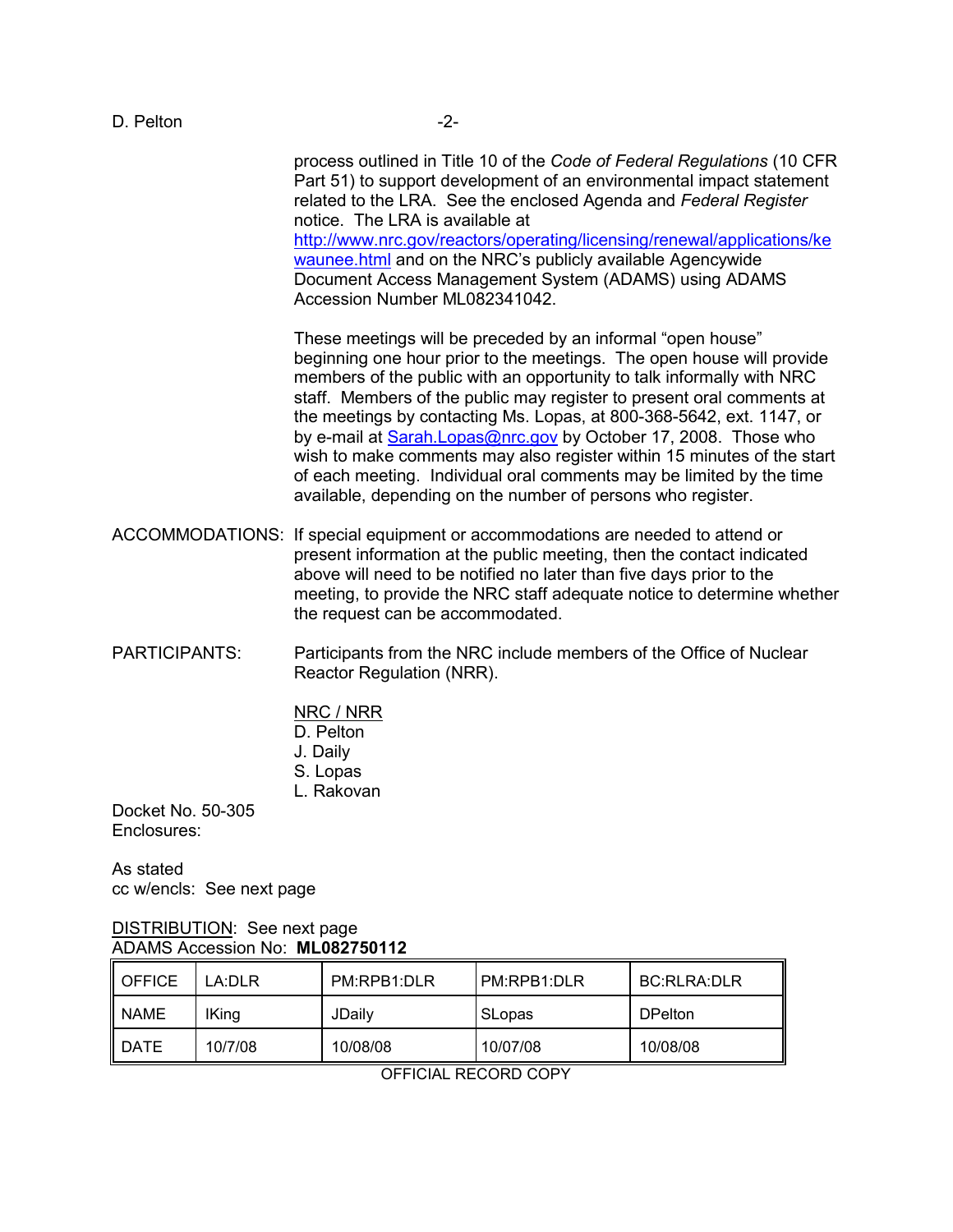#### Kewaunee Power Station

cc:

Resident Inspectors Office U.S. Nuclear Regulatory Commission N490 Hwy 42 Kewaunee, WI 54216-9510

Mr. Chris L. Funderburk Director, Nuclear Licensing and Operations Support Dominion Resources Services, Inc. Innsbrook Technical Center – 2SE 5000 Dominion Boulevard Glen Allen, VA 23060-6711

Mr. Thomas L. Breene Dominon Energy Kewaunee, Inc. Kewaunee Power Station N490 Highway 42 Kewaunee, WI 54216

Mr. Michael J. Wilson, Director Nuclear Safety & Licensing Dominion Energy Kewaunee, Inc. Kewaunee Power Station N490 Highway 42 Kewaunee, WI 54216

Mr. William R. Matthews Senior Vice President – Nuclear Operations Innsbrook Technical Center – 2SE 5000 Dominion Boulevard Glen Allen, VA 23060-6711

Mr. Alan J. Price Vice President – Nuclear Engineering Innsbrook Technical Center – 2SE 5000 Dominion Boulevard Glen Allen, VA 23060-6711

Mr. William D. Corbin Director – Nuclear Engineering Innsbrook Technical Center - 3NE 5000 Dominion Boulevard Glen Allen, VA 23060-6711

Mr. Paul C. Aitken Supervisor – License Renewal Project Innsbrook Technical Center – 3NE 5000 Dominion Boulevard Glen Allen, VA 23060-6711

Mr. David A. Sommers Supervisor – Nuclear Engineering Innsbrook Technical Center – 2SE 5000 Dominion Boulevard Glen Allen, VA 23060-6711

Ms. Lillian M. Cuoco, Esq. Senior Counsel Dominion Resources Services, Inc. 120 Tredegar Street Riverside 2 Richmond, VA 23219

Mr. Stephen E. Scace Site Vice President Dominion Energy Kewaunee, Inc. Kewaunee Power Station N490 Highway 42 Kewaunee, WI 54216

Mr. David R. Lewis Pillsbury Winthrop Shaw Pittman, LLP 2300 N Street, N.W. Washington, DC 20037-1122

Mr. Ken Paplham E 4095 Sandy Bay Rd. Kewaunee, WI 54216

Mr. Richard Gallagher Senior Scientist, License Renewal Dominion Resources Services, Inc. Route 156, Rope Ferry Road Waterford, CT 06385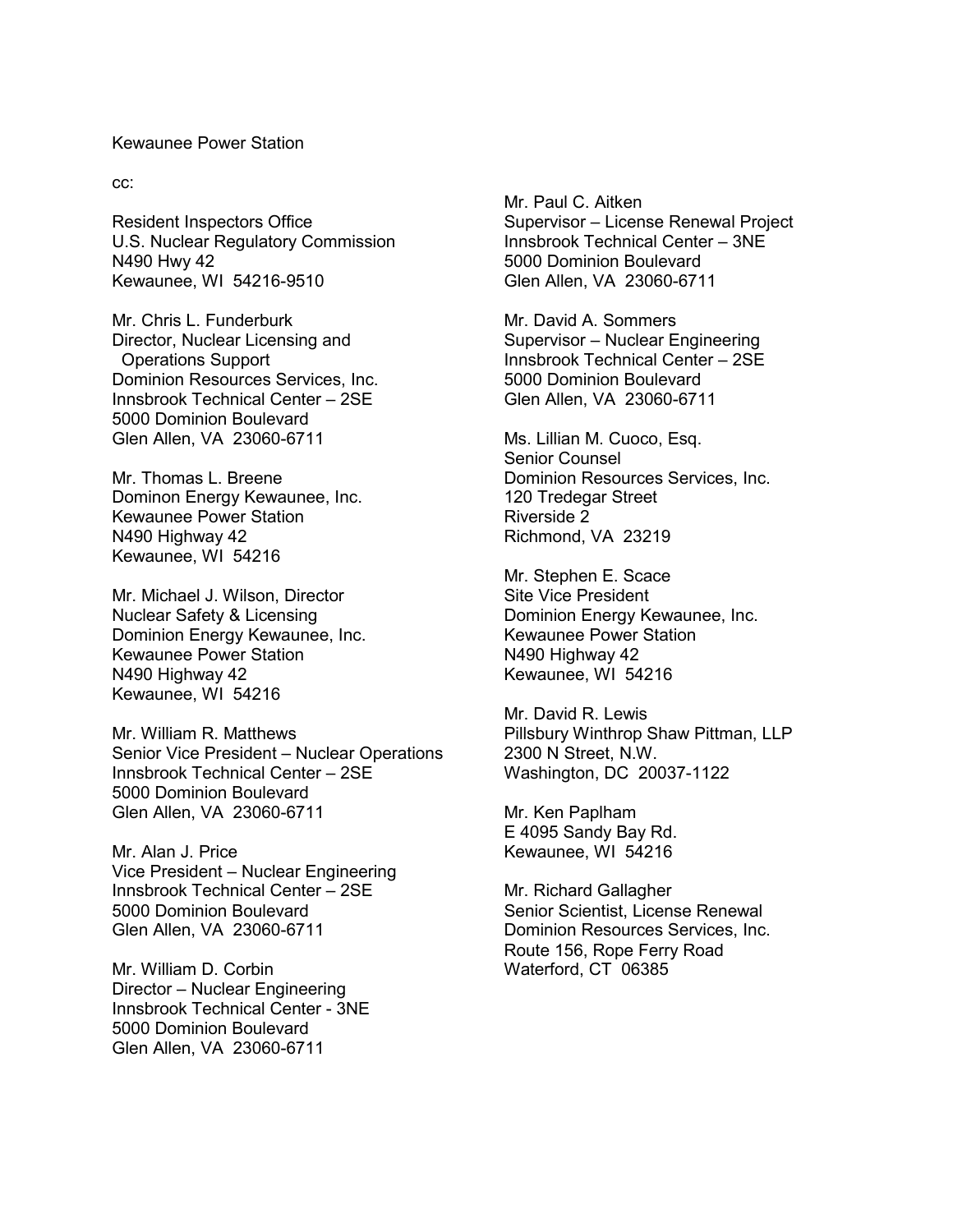Kewaunee Power Station **- 2 -**

cc:

Mr. Ronald Kazmierczak Regional Director Wisconsin Department of Natural **Resources** Northeast Region Headquarters 2984 Shawano Avenue P.O. Box 10448 Green Bay, Wisconsin 54307-0448

Ms. Kathleen Angel Federal Consistency and Coastal Hazards **Coordinator** Wisconsin Coastal Management Program P.O. Box 8944 Madison, WI 53708-8944

Mr. David A. Christian President and Chief Nuclear Officer Dominion Energy Kewaunee, Inc. Innsbrook Technical Center 2SW 5000 Dominion Boulevard Glen Allen, VA 23060-6711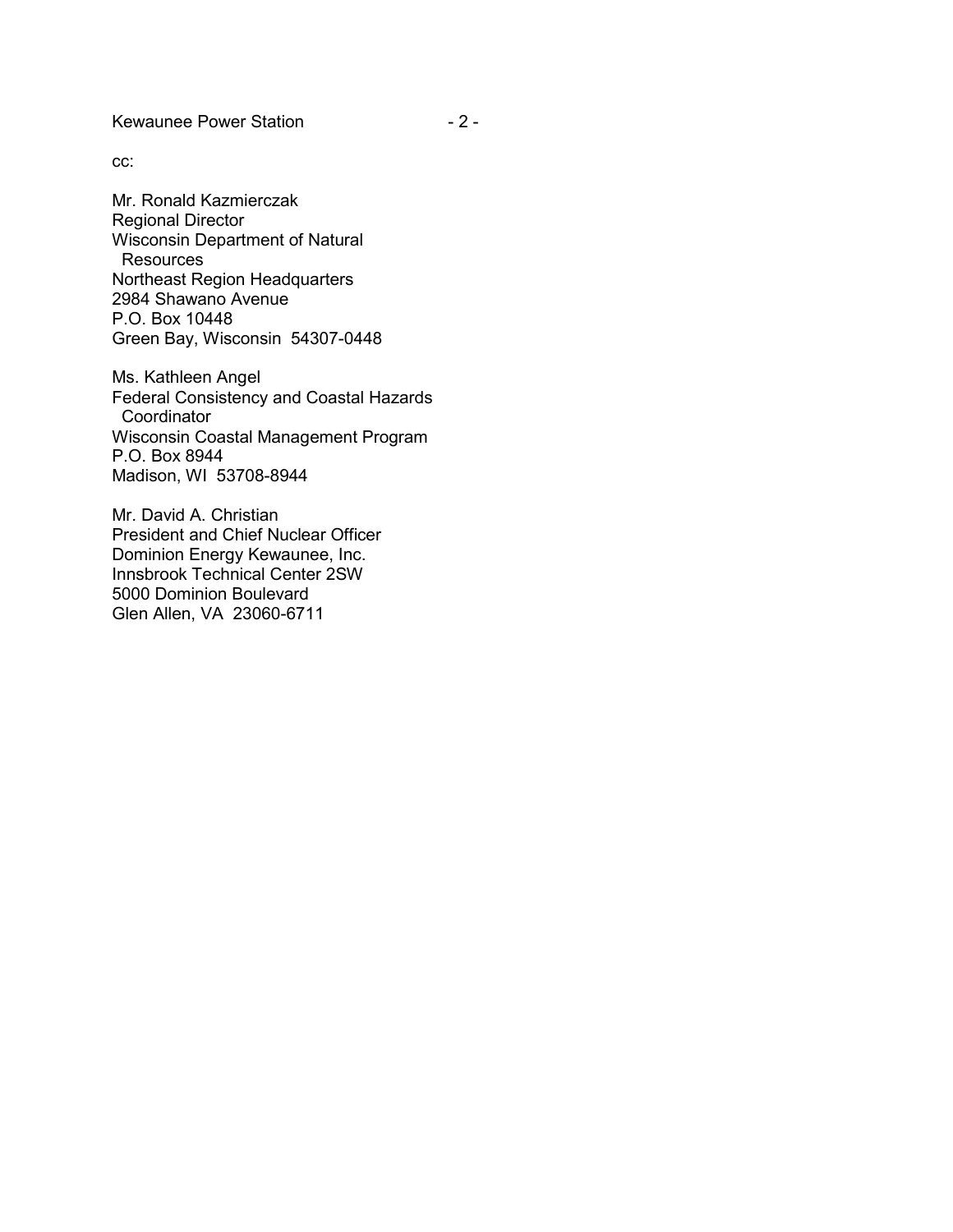U.S. NUCLEAR REGULATORY COMMISSION LICENSE RENEWAL PROCESS KEWAUNEE POWER STATION – LICENSE RENEWAL APPLICATION

> 1:30 p.m. to 4:30 p.m.\* and 7:00 p.m. - 10:00 p.m.,\* at Town of Carlton, Town Hall N1296 Town Hall Rd Kewaunee, WI 54216

AGENDA October 22, 2008 (Times are approximate)

| L.   | Welcome and Purpose of Meeting             | 10 minutes (L. Rakovan)  |
|------|--------------------------------------------|--------------------------|
| Н.   | <b>Overview of License Renewal Process</b> | 15 minutes (J. Daily)    |
| III. | Overview of the Environmental Process      | 15 minutes (S. Lopas)    |
| IV.  | <b>Public Comments</b>                     | As Required (L. Rakovan) |
| V.   | Closing/Availability of Transcripts        | 5 minutes (L. Rakovan)   |

\*The NRC staff will host informal discussions one hour prior to the meeting session. No formal comments on the proposed scope of the environmental impact statement will be accepted during the informal discussions. To be considered, comments must be provided either at the transcribed public meetings (see agenda above) or in writing, as described in the enclosed *Federal Register* notice.

ENCLOSURE